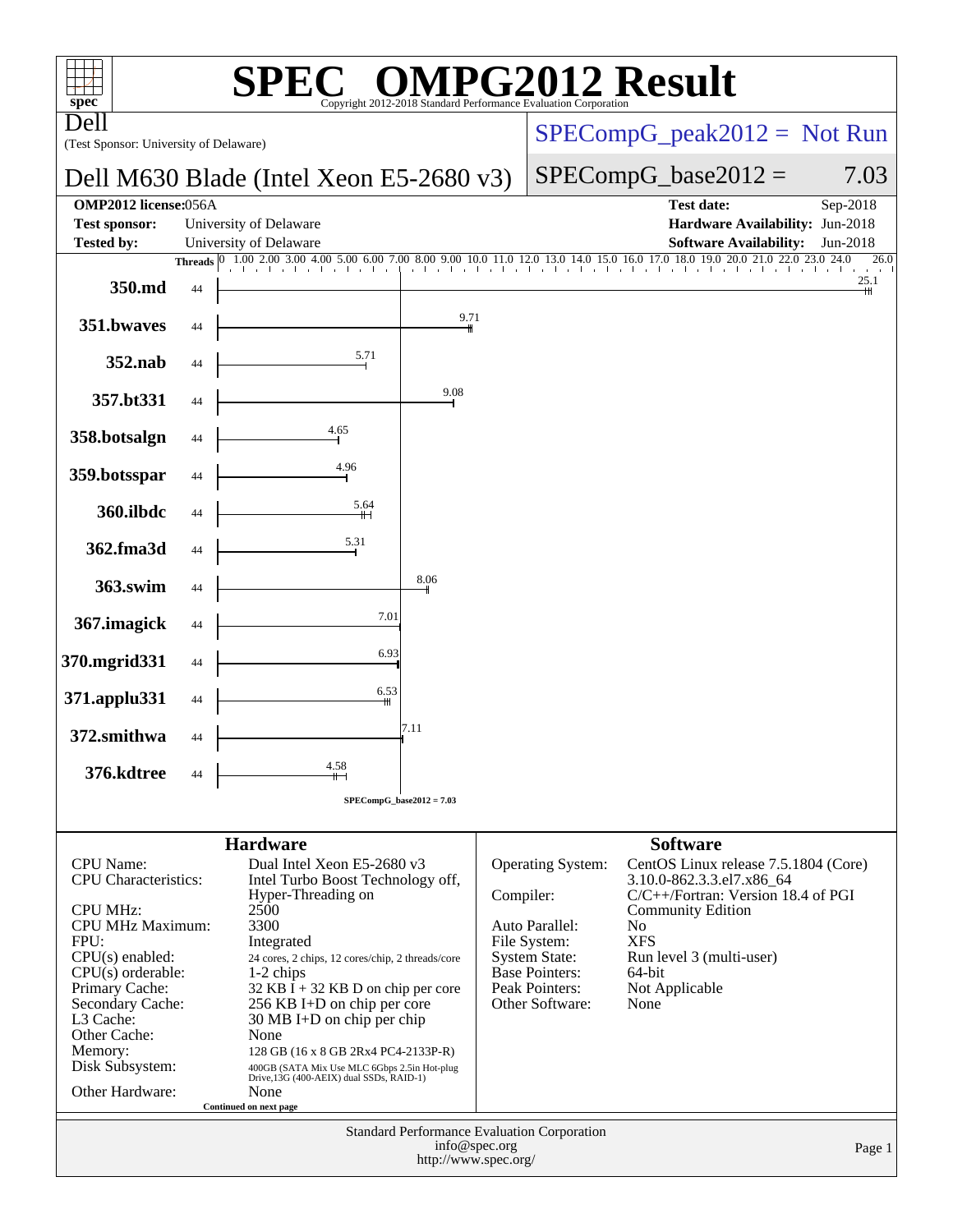# **[SPEC OMPG2012 Result](http://www.spec.org/auto/omp2012/Docs/result-fields.html#SPECOMPG2012Result)**

Dell

(Test Sponsor: University of Delaware)

#### Dell M630 Blade (Intel Xeon E5-2680 v3)

#### **[OMP2012 license:](http://www.spec.org/auto/omp2012/Docs/result-fields.html#OMP2012license)**056A **[Test date:](http://www.spec.org/auto/omp2012/Docs/result-fields.html#Testdate)** Sep-2018

**[Test sponsor:](http://www.spec.org/auto/omp2012/Docs/result-fields.html#Testsponsor)** University of Delaware **[Hardware Availability:](http://www.spec.org/auto/omp2012/Docs/result-fields.html#HardwareAvailability)** Jun-2018

[Base Threads Run:](http://www.spec.org/auto/omp2012/Docs/result-fields.html#BaseThreadsRun) 44

[Minimum Peak Threads:](http://www.spec.org/auto/omp2012/Docs/result-fields.html#MinimumPeakThreads) --

[Maximum Peak Threads:](http://www.spec.org/auto/omp2012/Docs/result-fields.html#MaximumPeakThreads) --

#### $SPECompG_peak2012 = Not Run$  $SPECompG_peak2012 = Not Run$

#### $SPECompG_base2012 = 7.03$  $SPECompG_base2012 = 7.03$

**[Tested by:](http://www.spec.org/auto/omp2012/Docs/result-fields.html#Testedby)** University of Delaware **[Software Availability:](http://www.spec.org/auto/omp2012/Docs/result-fields.html#SoftwareAvailability)** Jun-2018

**[Results Table](http://www.spec.org/auto/omp2012/Docs/result-fields.html#ResultsTable)**

|                                                                                                          | <b>Base</b> |                        |       |                |       |                |       |  | <b>Peak</b>            |              |                |              |                |       |
|----------------------------------------------------------------------------------------------------------|-------------|------------------------|-------|----------------|-------|----------------|-------|--|------------------------|--------------|----------------|--------------|----------------|-------|
| <b>Benchmark</b>                                                                                         |             | <b>Threads</b> Seconds | Ratio | <b>Seconds</b> | Ratio | <b>Seconds</b> | Ratio |  | <b>Threads Seconds</b> | <b>Ratio</b> | <b>Seconds</b> | <b>Ratio</b> | <b>Seconds</b> | Ratio |
| 350.md                                                                                                   | 44          | <u>185</u>             | 25.1  | 186            | 24.9  | 184            | 25.2  |  |                        |              |                |              |                |       |
| 351.bwaves                                                                                               | 44          | 463                    | 9.78  | 469            | 9.67  | 466            | 9.71  |  |                        |              |                |              |                |       |
| $352$ .nab                                                                                               | 44          | 681                    | 5.71  | 682            | 5.71  | 683            | 5.70  |  |                        |              |                |              |                |       |
| 357.bt331                                                                                                | 44          | 522                    | 9.08  | 523            | 9.06  | 521            | 9.11  |  |                        |              |                |              |                |       |
| 358.botsalgn                                                                                             | 44          | 936                    | 4.65  | 938            | 4.64  | 935            | 4.65  |  |                        |              |                |              |                |       |
| 359.botsspar                                                                                             | 44          | 1053                   | 4.99  | 1058           | 4.96  | 1062           | 4.94  |  |                        |              |                |              |                |       |
| $360$ .ilbdc                                                                                             | 44          | 631                    | 5.64  | 641            | 5.56  | 604            | 5.89  |  |                        |              |                |              |                |       |
| 362.fma3d                                                                                                | 44          | 712                    | 5.34  | 715            | 5.31  | 718            | 5.29  |  |                        |              |                |              |                |       |
| 363.swim                                                                                                 | 44          | 559                    | 8.10  | 562            | 8.06  | 562            | 8.06  |  |                        |              |                |              |                |       |
| 367. imagick                                                                                             | 44          | 1006                   | 6.99  | 1002           | 7.01  | 1001           | 7.03  |  |                        |              |                |              |                |       |
| 370.mgrid331                                                                                             | 44          | 640                    | 6.91  | 638            | 6.93  | 633            | 6.98  |  |                        |              |                |              |                |       |
| 371.applu331                                                                                             | 44          | 942                    | 6.43  | 915            | 6.62  | 928            | 6.53  |  |                        |              |                |              |                |       |
| 372.smithwa                                                                                              | 44          | 753                    | 7.12  | 756            | 7.09  | 754            | 7.11  |  |                        |              |                |              |                |       |
| 376.kdtree                                                                                               | 44          | 983                    | 4.58  | 1005           | 4.48  | 908            | 4.95  |  |                        |              |                |              |                |       |
| Results appear in the order in which they were run. Bold underlined text indicates a median measurement. |             |                        |       |                |       |                |       |  |                        |              |                |              |                |       |
| <b>Platform Notes</b><br>Sysinfo program /home/huberth/SPEC_OMP2012v1.1/Docs/sysinfo                     |             |                        |       |                |       |                |       |  |                        |              |                |              |                |       |

 Revision 563 of 2016-06-10 (097295389cf6073d8c3b03fa376740a5) running on r01c2b04 Mon Jul 2 13:05:55 2018

 This section contains SUT (System Under Test) info as seen by some common utilities. To remove or add to this section, see: <http://www.spec.org/omp2012/Docs/config.html#sysinfo>

 From /proc/cpuinfo model name : Intel(R) Xeon(R) CPU E5-2680 v3 @ 2.50GHz 2 "physical id"s (chips) 48 "processors" cores, siblings (Caution: counting these is hw and system dependent. The following excerpts from /proc/cpuinfo might not be reliable. Use with caution.) cpu cores : 12 siblings : 24 physical 0: cores 0 1 2 3 4 5 8 9 10 11 12 13 physical 1: cores 0 1 2 3 4 5 8 9 10 11 12 13 cache size : 30720 KB

Continued on next page

Standard Performance Evaluation Corporation [info@spec.org](mailto:info@spec.org) <http://www.spec.org/>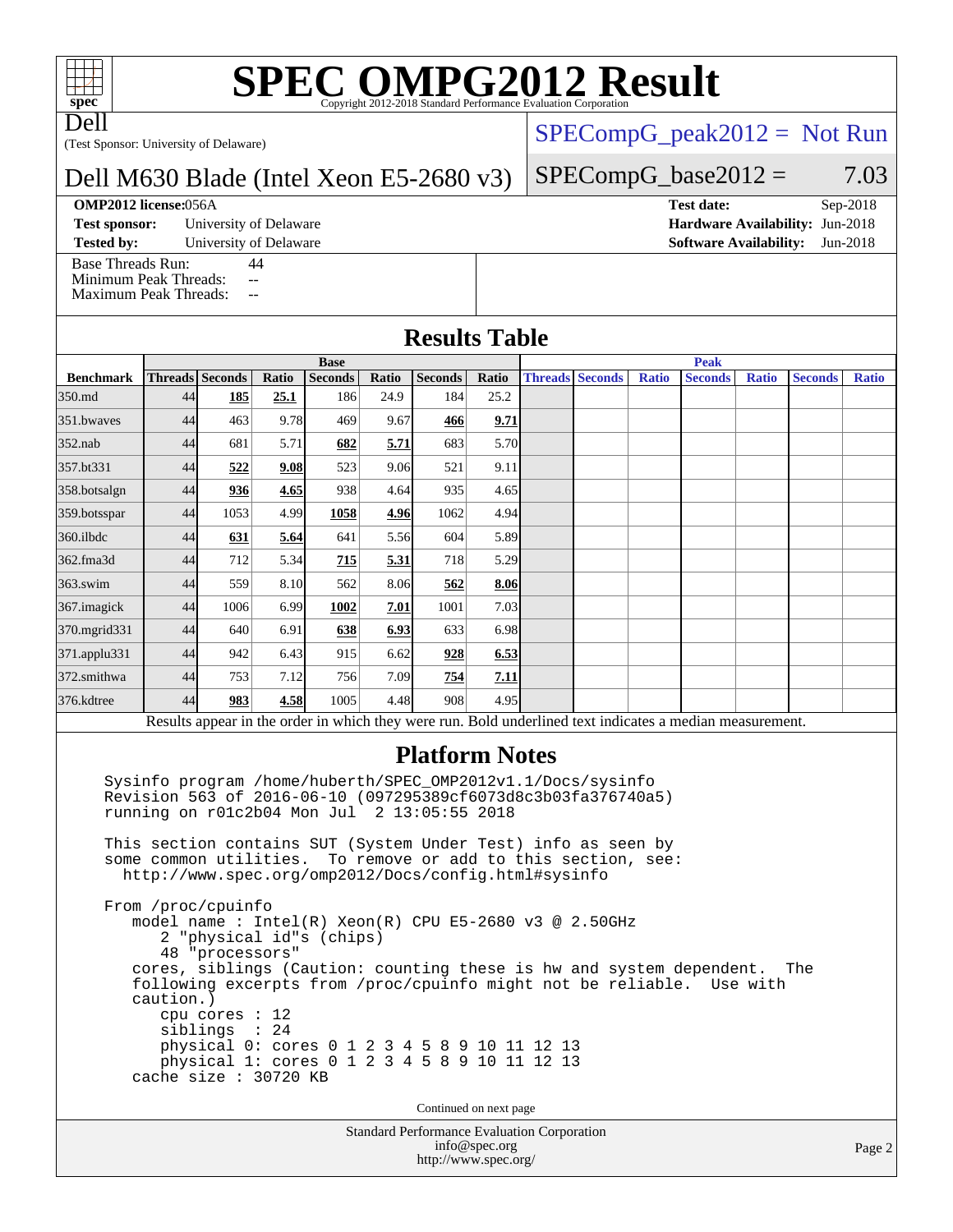

Dell

### **[SPEC OMPG2012 Result](http://www.spec.org/auto/omp2012/Docs/result-fields.html#SPECOMPG2012Result)**

(Test Sponsor: University of Delaware)

 $SPECompG_peak2012 = Not Run$  $SPECompG_peak2012 = Not Run$ 

#### Dell M630 Blade (Intel Xeon E5-2680 v3)

 $SPECompG_base2012 = 7.03$  $SPECompG_base2012 = 7.03$ 

**[Test sponsor:](http://www.spec.org/auto/omp2012/Docs/result-fields.html#Testsponsor)** University of Delaware **[Hardware Availability:](http://www.spec.org/auto/omp2012/Docs/result-fields.html#HardwareAvailability)** Jun-2018 **[Tested by:](http://www.spec.org/auto/omp2012/Docs/result-fields.html#Testedby)** University of Delaware **[Software Availability:](http://www.spec.org/auto/omp2012/Docs/result-fields.html#SoftwareAvailability)** Jun-2018

**[OMP2012 license:](http://www.spec.org/auto/omp2012/Docs/result-fields.html#OMP2012license)**056A **[Test date:](http://www.spec.org/auto/omp2012/Docs/result-fields.html#Testdate)** Sep-2018

#### **[Platform Notes \(Continued\)](http://www.spec.org/auto/omp2012/Docs/result-fields.html#PlatformNotes)**

Standard Performance Evaluation Corporation From /proc/meminfo<br>MemTotal: 131612404 kB HugePages\_Total: 0<br>Hugepagesize: 2048 kB Hugepagesize: /usr/bin/lsb\_release -d CentOS Linux release 7.5.1804 (Core) From /etc/\*release\* /etc/\*version\* centos-release: CentOS Linux release 7.5.1804 (Core) centos-release-upstream: Derived from Red Hat Enterprise Linux 7.5 (Source) os-release: NAME="CentOS Linux" VERSION="7 (Core)" ID="centos" ID\_LIKE="rhel fedora" VERSION\_ID="7" PRETTY\_NAME="CentOS Linux 7 (Core)" ANSI\_COLOR="0;31" CPE\_NAME="cpe:/o:centos:centos:7" redhat-release: CentOS Linux release 7.5.1804 (Core) system-release: CentOS Linux release 7.5.1804 (Core) system-release-cpe: cpe:/o:centos:centos:7 uname -a: Linux r01c2b04 3.10.0-862.3.3.el7.x86\_64 #1 SMP Fri Jun 15 04:15:27 UTC 2018 x86\_64 x86\_64 x86\_64 GNU/Linux run-level 3 Jul 2 11:49 SPEC is set to: /home/huberth/SPEC\_OMP2012v1.1 Filesystem Type Size Used Avail Use% Mounted on<br>
/dev/mapper/centos\_r01c2b04-root xfs 926G 43G 884G 5% / /dev/mapper/centos\_r01c2b04-root xfs 926G 43G 884G 5% / Additional information from dmidecode: Warning: Use caution when you interpret this section. The 'dmidecode' program reads system data which is "intended to allow hardware to be accurately determined", but the intent may not be met, as there are frequent changes to hardware, firmware, and the "DMTF SMBIOS" standard. (End of data from sysinfo program) **[General Notes](http://www.spec.org/auto/omp2012/Docs/result-fields.html#GeneralNotes)** Environment Variables: OMP\_STACKSIZE=1G ulimit -s unlimited Yes: The test sponsor attests, as of date of publication, that CVE-2017-5754 (Meltdown) Continued on next page

[info@spec.org](mailto:info@spec.org) <http://www.spec.org/>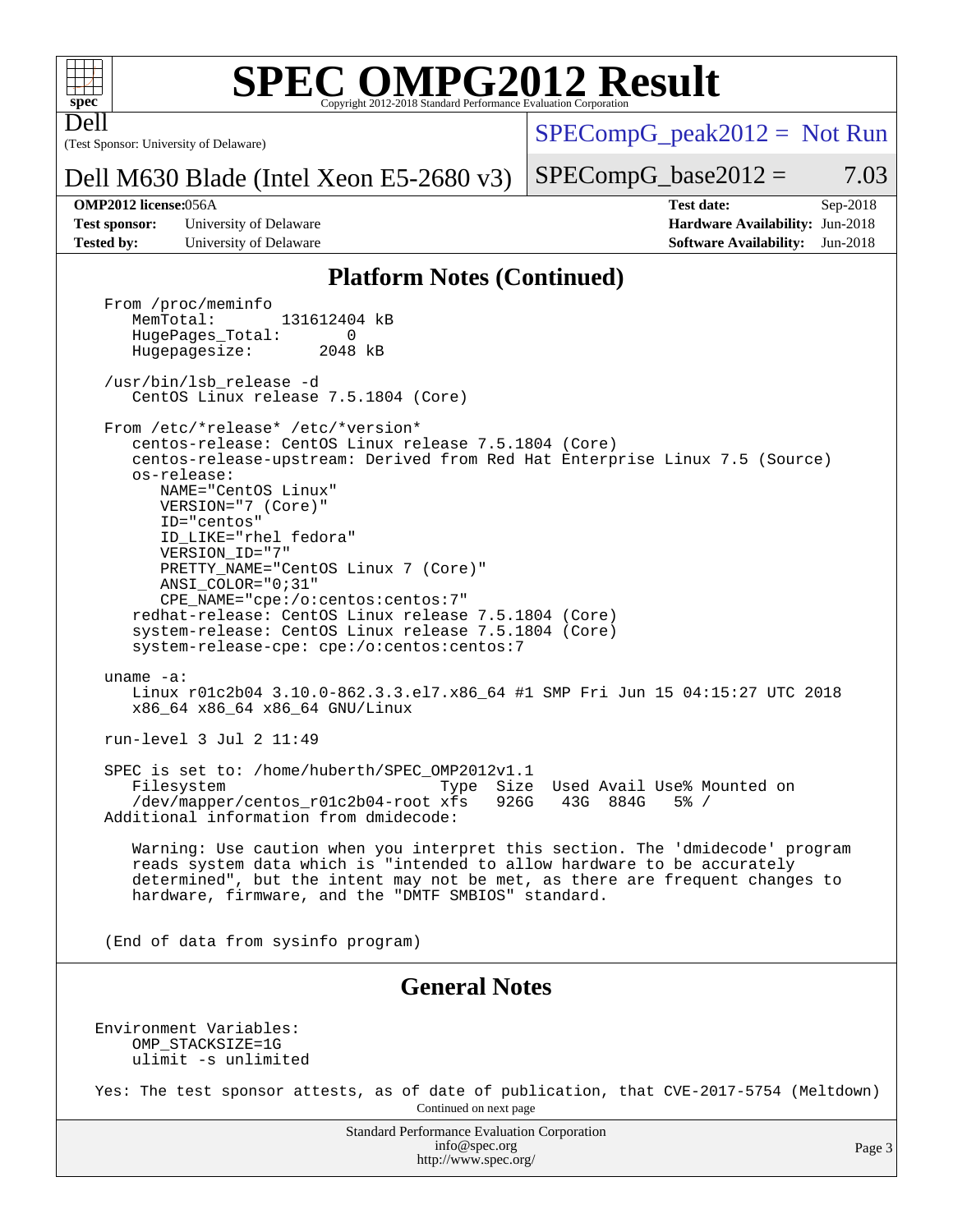Dell

# **[SPEC OMPG2012 Result](http://www.spec.org/auto/omp2012/Docs/result-fields.html#SPECOMPG2012Result)**

(Test Sponsor: University of Delaware)

 $SPECompG_peak2012 = Not Run$  $SPECompG_peak2012 = Not Run$ 

#### Dell M630 Blade (Intel Xeon E5-2680 v3)

#### **[OMP2012 license:](http://www.spec.org/auto/omp2012/Docs/result-fields.html#OMP2012license)**056A **[Test date:](http://www.spec.org/auto/omp2012/Docs/result-fields.html#Testdate)** Sep-2018

**[Test sponsor:](http://www.spec.org/auto/omp2012/Docs/result-fields.html#Testsponsor)** University of Delaware **[Hardware Availability:](http://www.spec.org/auto/omp2012/Docs/result-fields.html#HardwareAvailability)** Jun-2018 **[Tested by:](http://www.spec.org/auto/omp2012/Docs/result-fields.html#Testedby)** University of Delaware **[Software Availability:](http://www.spec.org/auto/omp2012/Docs/result-fields.html#SoftwareAvailability)** Jun-2018

 $SPECompG_base2012 = 7.03$  $SPECompG_base2012 = 7.03$ 

#### **[General Notes \(Continued\)](http://www.spec.org/auto/omp2012/Docs/result-fields.html#GeneralNotes)**

Yes: The test sponsor attests, as of date of publication, that CVE-2017-5753 (Spectre variant 1) Yes: The test sponsor attests, as of date of publication, that CVE-2017-5715 (Spectre variant 2)

### **[Base Compiler Invocation](http://www.spec.org/auto/omp2012/Docs/result-fields.html#BaseCompilerInvocation)**

[C benchmarks](http://www.spec.org/auto/omp2012/Docs/result-fields.html#Cbenchmarks): [pgcc](http://www.spec.org/omp2012/results/res2018q4/omp2012-20181125-00155.flags.html#user_CCbase_pgcc_l)

[C++ benchmarks:](http://www.spec.org/auto/omp2012/Docs/result-fields.html#CXXbenchmarks) [pgc++](http://www.spec.org/omp2012/results/res2018q4/omp2012-20181125-00155.flags.html#user_CXXbase_pgcpp_l_e5fc4a0ead554906661557a60ef932e8)

[Fortran benchmarks](http://www.spec.org/auto/omp2012/Docs/result-fields.html#Fortranbenchmarks): [pgf90](http://www.spec.org/omp2012/results/res2018q4/omp2012-20181125-00155.flags.html#user_FCbase_pgf90_l)

### **[Base Portability Flags](http://www.spec.org/auto/omp2012/Docs/result-fields.html#BasePortabilityFlags)**

 350.md: [-Mfree](http://www.spec.org/omp2012/results/res2018q4/omp2012-20181125-00155.flags.html#user_baseFPORTABILITY350_md_Mfree) 357.bt331: [-mcmodel=medium](http://www.spec.org/omp2012/results/res2018q4/omp2012-20181125-00155.flags.html#user_basePORTABILITY357_bt331_mcmodel_medium) 363.swim: [-mcmodel=medium](http://www.spec.org/omp2012/results/res2018q4/omp2012-20181125-00155.flags.html#user_basePORTABILITY363_swim_mcmodel_medium)

### **[Base Optimization Flags](http://www.spec.org/auto/omp2012/Docs/result-fields.html#BaseOptimizationFlags)**

[C benchmarks](http://www.spec.org/auto/omp2012/Docs/result-fields.html#Cbenchmarks): [-fast](http://www.spec.org/omp2012/results/res2018q4/omp2012-20181125-00155.flags.html#user_CCbase_fast) [-Mfprelaxed](http://www.spec.org/omp2012/results/res2018q4/omp2012-20181125-00155.flags.html#user_CCbase_Mfprelaxed) [-mp](http://www.spec.org/omp2012/results/res2018q4/omp2012-20181125-00155.flags.html#user_CCbase_mp) [-Mipa=fast](http://www.spec.org/omp2012/results/res2018q4/omp2012-20181125-00155.flags.html#user_CCbase_Mipa_fast) [-Mipa=inline](http://www.spec.org/omp2012/results/res2018q4/omp2012-20181125-00155.flags.html#user_CCbase_Mipa_inline)

[C++ benchmarks:](http://www.spec.org/auto/omp2012/Docs/result-fields.html#CXXbenchmarks) [-fast](http://www.spec.org/omp2012/results/res2018q4/omp2012-20181125-00155.flags.html#user_CXXbase_fast) [-Mfprelaxed](http://www.spec.org/omp2012/results/res2018q4/omp2012-20181125-00155.flags.html#user_CXXbase_Mfprelaxed) [-mp](http://www.spec.org/omp2012/results/res2018q4/omp2012-20181125-00155.flags.html#user_CXXbase_mp) [-Mipa=fast](http://www.spec.org/omp2012/results/res2018q4/omp2012-20181125-00155.flags.html#user_CXXbase_Mipa_fast) [-Mipa=inline](http://www.spec.org/omp2012/results/res2018q4/omp2012-20181125-00155.flags.html#user_CXXbase_Mipa_inline)

[Fortran benchmarks](http://www.spec.org/auto/omp2012/Docs/result-fields.html#Fortranbenchmarks): [-fast](http://www.spec.org/omp2012/results/res2018q4/omp2012-20181125-00155.flags.html#user_FCbase_fast) [-Mfprelaxed](http://www.spec.org/omp2012/results/res2018q4/omp2012-20181125-00155.flags.html#user_FCbase_Mfprelaxed) [-mp](http://www.spec.org/omp2012/results/res2018q4/omp2012-20181125-00155.flags.html#user_FCbase_mp) [-Mipa=fast](http://www.spec.org/omp2012/results/res2018q4/omp2012-20181125-00155.flags.html#user_FCbase_Mipa_fast) [-Mipa=inline](http://www.spec.org/omp2012/results/res2018q4/omp2012-20181125-00155.flags.html#user_FCbase_Mipa_inline)

The flags file that was used to format this result can be browsed at [http://www.spec.org/omp2012/flags/pgi17\\_linux\\_flags.html](http://www.spec.org/omp2012/flags/pgi17_linux_flags.html)

You can also download the XML flags source by saving the following link: [http://www.spec.org/omp2012/flags/pgi17\\_linux\\_flags.xml](http://www.spec.org/omp2012/flags/pgi17_linux_flags.xml)

> Standard Performance Evaluation Corporation [info@spec.org](mailto:info@spec.org) <http://www.spec.org/>